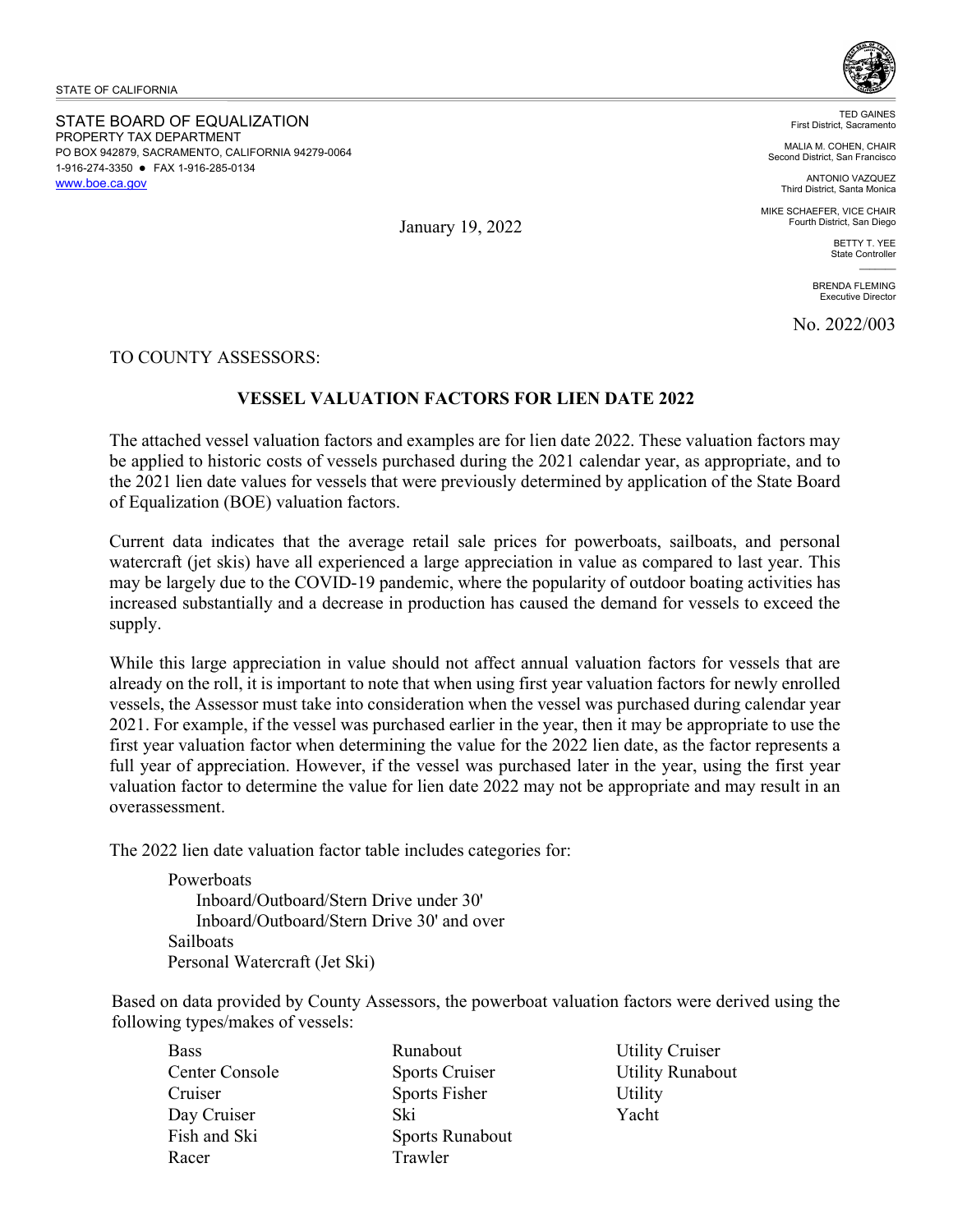The valuation factors are intended as a guide in the mass appraisal of vessels when determining value for property taxation purposes. However, relevant data pertinent to the assessment of specific property should always be reviewed and considered. We trust that the information presented will prove useful and promote uniformity in assessments.

 As this is an annual study, your input and assistance are welcomed, so that we may provide you with the most representative and useful information possible.

 If you have any questions regarding the vessel factors, please contact Mr. Dau Chieng at: dau.chieng@boe.ca.gov\_or 1-916-274-3435.<br>Sincerely,

Sincerely,

/s/ David Yeung

David Yeung Deputy Director Property Tax Department

DY:pll Attachment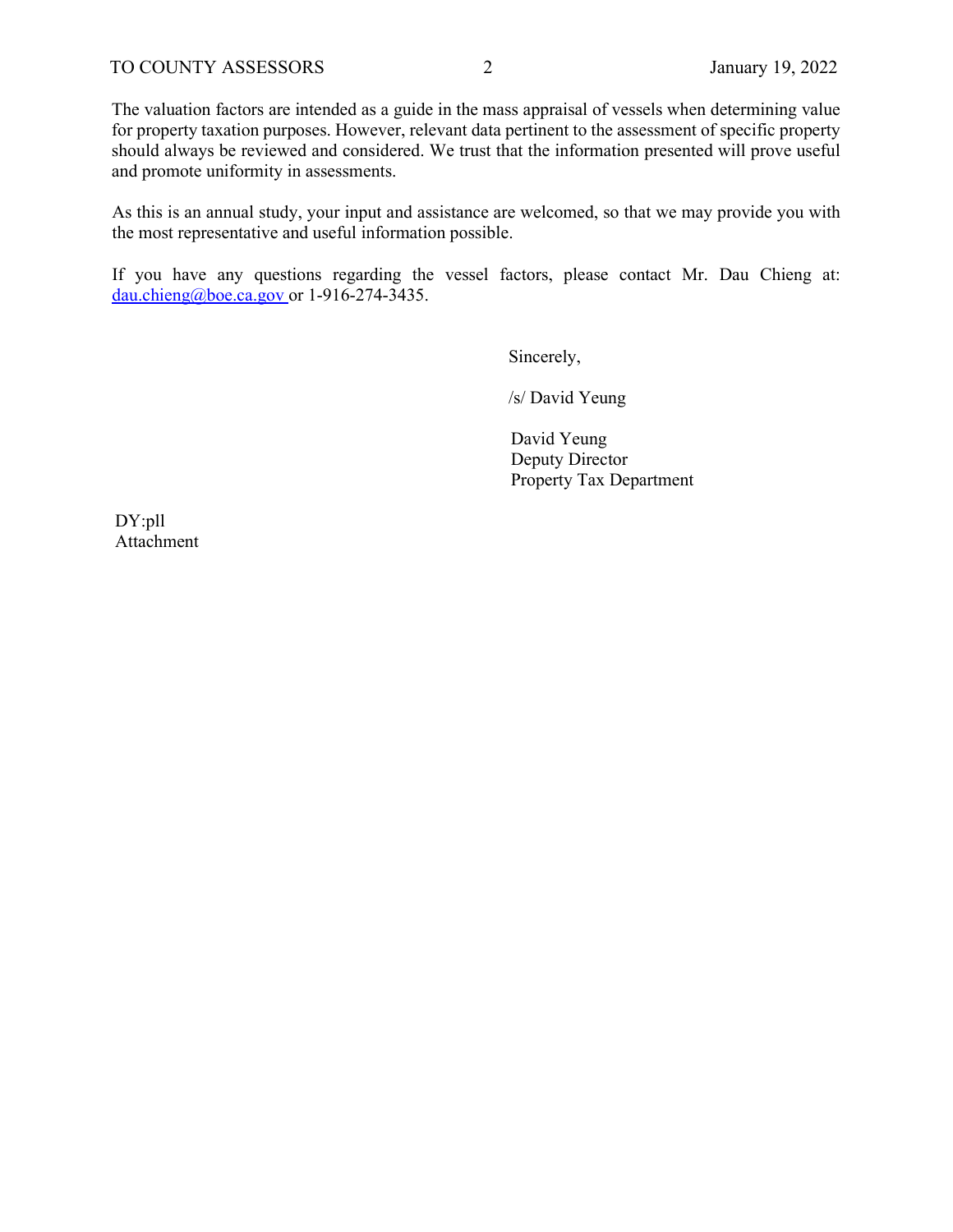# **VESSEL VALUATION FACTORS January 1, 2022 Lien Date**

#### **The valuation factors below may be applied to the prior year's assessed values or to reported costs of vessels purchased during the 2021 calendar year, as appropriate. (See examples on following page.)**

| POWERBOATS*-Inboard/Outboard/Stern Drive Under 30 Feet        |      |
|---------------------------------------------------------------|------|
| First year valuation factor for new models purchased in 2021  | 1.22 |
| Valuation factor for used models purchased in 2021            | 1.24 |
| Annual valuation factor for all vessels currently on the roll | 1.24 |
| POWERBOATS - Inboard/Outboard/Stern Drive 30 Feet and Over    |      |
| First year valuation factor for new models purchased in 2021  | 1.21 |
| Valuation factor for used models purchased in 2021            | 1.23 |
| Annual valuation factor for all vessels currently on the roll | 1.23 |

| <b>Sports Fisher</b>    |
|-------------------------|
| Ski                     |
| <b>Sports Runabout</b>  |
| Trawler                 |
| <b>Utility Cruiser</b>  |
| <b>Utility Runabout</b> |
| Utility                 |
| Yacht                   |
|                         |

| <b>SAILBOATS</b>                                              |      |
|---------------------------------------------------------------|------|
| First year valuation factor for new models purchased in 2021  | 1.20 |
| Valuation factor for used models purchased in 2021            | 1.21 |
| Annual valuation factor for all vessels currently on the roll | 1 21 |
| <b>PERSONAL WATERCRAFT (Jet Ski)</b>                          |      |
| First year valuation factor for new models purchased in 2021  | 1.22 |
| Valuation factor for used models purchased in 2021            | 1.25 |
| Annual valuation factor for all vessels currently on the roll | 1.25 |